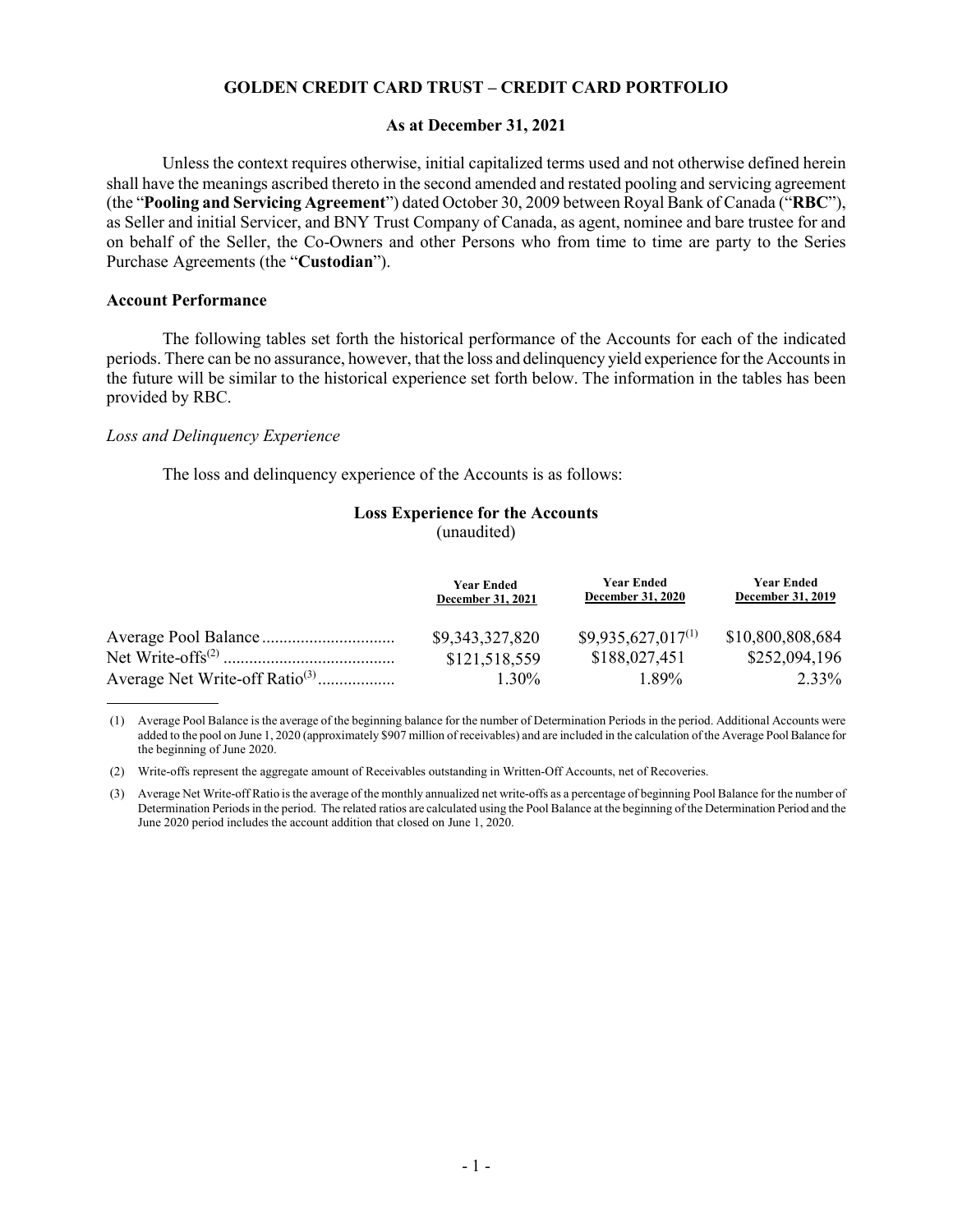# **Delinquencies as a Percentage of the Accounts**(1) (unaudited)

|                                | As at December 31, 2021       |                                        |                                   |                                           |
|--------------------------------|-------------------------------|----------------------------------------|-----------------------------------|-------------------------------------------|
| Days Delinquent <sup>(2)</sup> | Number of<br>$Accounts^{(3)}$ | Percentage of<br><b>Total Accounts</b> | <b>Receivables</b><br>Outstanding | Percentage of<br><b>Total Receivables</b> |
|                                | 8,777,812                     | 99.26%                                 | \$9,253,456,736                   | 95.47%                                    |
|                                | 47,608                        | $0.54\%$                               | 282,309,956                       | 2.91%                                     |
|                                | 8,625                         | $0.10\%$                               | 61,640,319                        | $0.64\%$                                  |
|                                | 4,389                         | $0.05\%$                               | 41,445,505                        | 0.43%                                     |
|                                | 2,780                         | $0.03\%$                               | 26,330,684                        | $0.27\%$                                  |
|                                | 1,606                         | $0.02\%$                               | 15,041,339                        | 0.16%                                     |
|                                | 876                           | $0.01\%$                               | 12,060,899                        | 0.12%                                     |
|                                | 8,843,696                     | 100.00%                                | \$9,692,285,438                   | 100.00%                                   |

#### **As at December 31, 2020**

| Days Delinquent <sup>(2)</sup> | Number of<br>$Accounts^{(3)}$ | Percentage of<br><b>Total Accounts</b> | <b>Receivables</b><br>Outstanding | Percentage of<br><b>Total Receivables</b> |
|--------------------------------|-------------------------------|----------------------------------------|-----------------------------------|-------------------------------------------|
|                                | 11,014,147                    | 99.40%                                 | \$9,412,638,283                   | 95.45%                                    |
|                                | 47,571                        | $0.43\%$                               | 283,836,827                       | 2.88%                                     |
|                                | 9,555                         | $0.09\%$                               | 73,977,199                        | 0.75%                                     |
|                                | 4,369                         | $0.04\%$                               | 39, 164, 718                      | $0.40\%$                                  |
|                                | 2,966                         | $0.03\%$                               | 27,607,554                        | 0.28%                                     |
|                                | 1,576                         | $0.01\%$                               | 14,308,220                        | $0.15\%$                                  |
|                                | 797                           | $0.01\%$                               | 9,989,113                         | $0.10\%$                                  |
|                                | 11,080,981                    | 100.00%                                | \$9,861,521,914                   | 100.00%                                   |

### **As at December 31, 2019**

| Days Delinquent <sup>(2)</sup> | Number of<br>$Accounts^{(3)}$ | Percentage of<br><b>Total Accounts</b> | <b>Receivables</b><br>Outstanding | Percentage of<br><b>Total Receivables</b> |
|--------------------------------|-------------------------------|----------------------------------------|-----------------------------------|-------------------------------------------|
|                                | 10,360,451                    | 99.24%                                 | \$10,376,868,331                  | 94.88%                                    |
|                                | 54,147                        | $0.52\%$                               | 341, 457, 883                     | $3.12\%$                                  |
|                                | 11,802                        | $0.11\%$                               | 89,517,961                        | $0.82\%$                                  |
|                                | 6,076                         | $0.06\%$                               | 55,362,073                        | $0.51\%$                                  |
|                                | 3,734                         | $0.04\%$                               | 35,536,301                        | $0.32\%$                                  |
|                                | 2,331                         | $0.02\%$                               | 21,423,860                        | $0.20\%$                                  |
|                                | 1,366                         | $0.01\%$                               | 16,695,862                        | 0.15%                                     |
|                                | 10,439,907                    | 100.00%                                | \$10,936,862,271                  | 100.00%                                   |

(1) Due to rounding, numbers presented in the following distribution tables may not add up precisely to the totals provided and percentages may not precisely reflect the absolute figures.

(2) Delinquency status as of statement date.

(3) The number of Accounts includes replacement cards issued as a result of loss, theft or fraudulent activities and cards issued as a result of product transfers but excludes cards that have been written-off.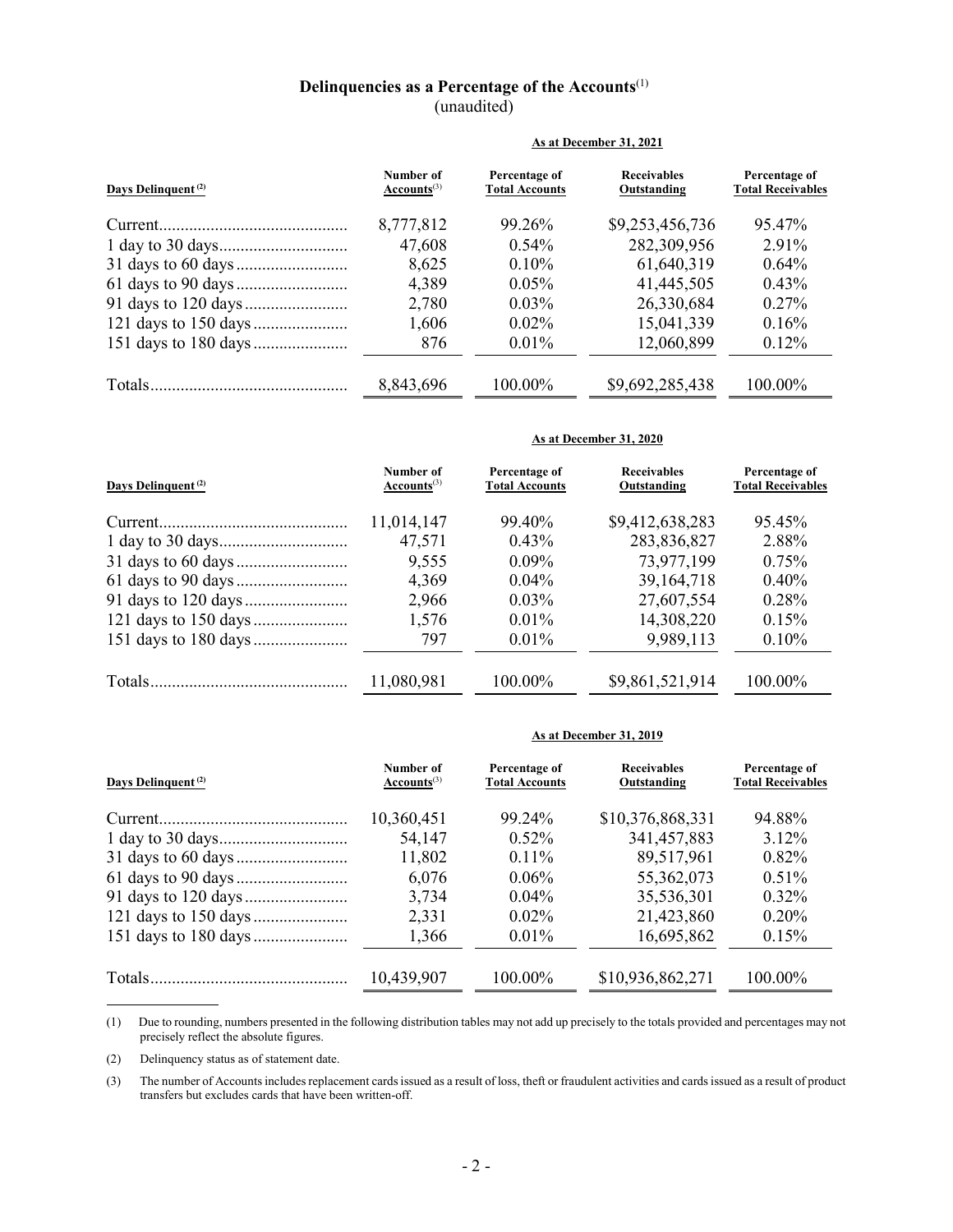## *Revenue Experience*

The revenue experience in the following table is presented before deduction for write-offs. Revenues from Finance Charge Receivables on both a billed and a cash basis will be affected by numerous factors, including the periodic finance charge on the Account Assets, the amount of any annual or membership fees, other fees paid by cardholders, and the percentage of cardholders who pay off their balances in full each month and do not incur periodic finance charges on purchases.

# **Revenue Experience for the Accounts**  (unaudited)

|                                      | <b>Year Ended</b><br>December 31, 2021 | <b>Year Ended</b><br><b>December 31, 2020</b> | Year Ended<br><b>December 31, 2019</b> |
|--------------------------------------|----------------------------------------|-----------------------------------------------|----------------------------------------|
|                                      |                                        |                                               |                                        |
| Interest Earned                      | \$1,151,466,012                        | $$1,300,767,251^{(1)}$                        | \$1,371,624,313                        |
|                                      | \$1,169,691,425                        | \$1,034,171,990                               | \$1,120,847,676                        |
| Average Pool Balance                 | \$9,343,327,820                        | $$9,935,627,017^{(2)}$                        | \$10,800,808,684                       |
| Average Revenue Yield <sup>(3)</sup> | 24.85%                                 | 23.52%                                        | 23.08%                                 |

(1) The Seller had a program under which eligible credit card obligors were provided with credits to their credit card account to reimburse them for 50% of the interest charged to their credit card account ("COVID-19 Hardship Interest Charge Credits"). The COVID-19 Hardship Interest Charge Credits have been included as Finance Charge Receivables.

(2) Average Pool Balance is the average of the beginning balance for the number of Determination Periods in the period. Additional Accounts were added to the pool on June 1, 2020 (approximately \$907 million of receivables) and are included in the calculation of the Average Pool Balance for the beginning of June 2020.

(3) Average Revenue Yield is the average of the monthly annualized Revenue as a Percentage of Beginning Pool Balance for the number of Determination Periods in the period. The related ratios are calculated using the Pool Balance at the beginning of the Determination Period and the June 2020 period includes the account addition that closed on June 1, 2020.

The revenues for the Accounts shown in the table above are attributable to (a) periodic finance charges and annual and other fees billed to cardholders, and (b) applicable Interchange Fees and any other fees or amounts which are designated by the Seller by notice to the Custodian from time to time. The revenues related to periodic finance charges and fees (other than annual and membership fees) depend in part upon the collective preference of cardholders to use their credit cards to finance purchases and/or receive cash advances over time rather than for convenience use (where the cardholders pay off their entire balance each month, thereby avoiding periodic finance charges). Revenues also depend in part on the cardholders' use of other services offered by RBC for a fee. Accordingly, revenues will be affected by future changes in the types of charges and fees assessed on the Accounts, the respective percentages of the Receivables balances of the various types of Accounts, and the types of Accounts under which the Receivables arise.

"**Collections**" means all payments (including Recoveries and insurance proceeds) received by the Servicer from or on behalf of any Obligors in respect of Receivables and from the Seller in respect of Interchange Fees, and, in respect of any period of days, means all such amounts received by the Servicer during such period and, in respect of any Business Day, means all such amounts received by the Servicer before the close of business on such day and after the close of business on the immediately preceding Business Day.

"**Finance Charge Receivables**" means, with respect to an Account, (A) any Receivable billed to a cardholder under the related Credit Card Agreement in respect of: (i) periodic credit or other finance charges; (ii) membership fees, if any; (iii) cash advance fees; (iv) service and transaction fees; and (v) administrative fees and late charges; and (B) (a) applicable Interchange Fees; and (b) any other fees or amounts with respect to the Account other than Principal Receivables which are designated by the Seller by notice to the Custodian from time to time to be included as Finance Charge Receivables.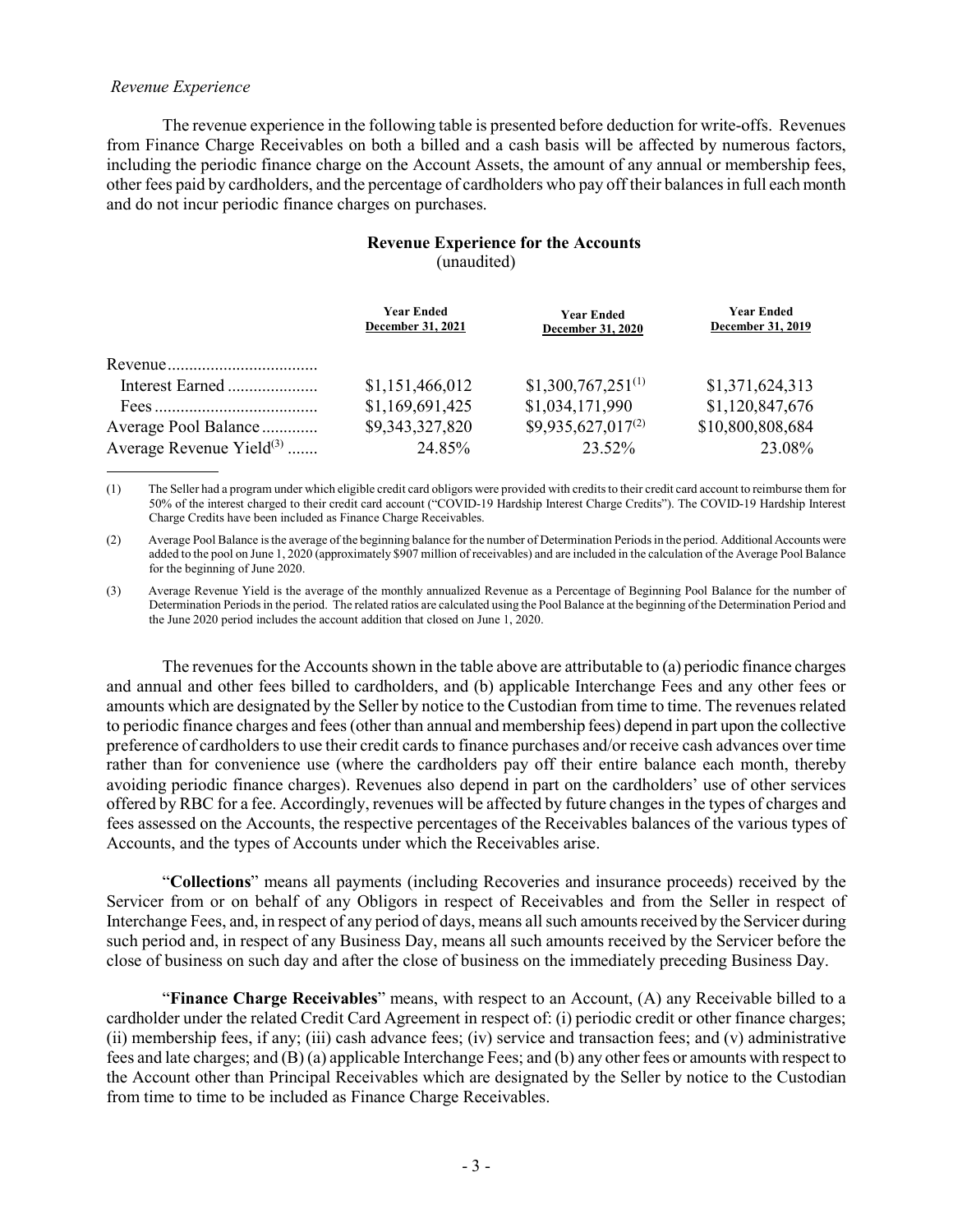# *Interchange*

The Seller receives Interchange Fees from financial institutions for clearing transactions arising under the Accounts and as compensation for assuming credit risk and funding receivables for a limited period of time prior to initial billing. The Seller will Transfer to the Custodian on a daily basis the Interchange Fees, representing the aggregate amount of fees paid or payable to the Seller on such day in respect of all Visa Accounts, Mastercard Accounts and other Specified Account Designation Accounts from other financial institutions that clear such credit card transactions for merchants after netting or set-off occurs. The Seller may, from time to time, in its sole discretion, voluntarily increase or decrease the rate used to calculate amounts receivable or payable in respect of Interchange Fees. The Account Assets include the then applicable Interchange Fees.

"**Interchange Fees**" means, in respect of a day, the aggregate of Mastercard Interchange Fees, Visa Interchange Fees and Other Interchange Fees in respect of such day, in each case as the basis for calculating the same may be adjusted from time to time in accordance with the Pooling and Servicing Agreement.

"**Mastercard Interchange Fees**" means, in respect of a day, the aggregate amount of fees paid or payable to the Seller on such day in respect of all Mastercard Accounts from other financial institutions that clear Mastercard transactions for merchants after any netting or set-off occurs; as the basis for calculating the same may be adjusted from time to time in accordance with the Pooling and Servicing Agreement.

"**Visa Interchange Fees**" means, in respect of a day, the aggregate amount of fees paid or payable to the Seller on such day in respect of all Visa Accounts from other financial institutions that clear Visa transactions for merchants after any netting or set-off occurs; as the basis for calculating the same may be adjusted from time to time in accordance with the Pooling and Servicing Agreement.

"**Other Interchange Fees**" means, in respect of a day, the aggregate amount of fees paid or payable to the Seller on such day in respect of all other Specified Account Designation Accounts (other than Visa and Mastercard) from other financial institutions that clear such credit card transactions for merchants after any netting or set-off occurs; as the basis for calculating the same may be adjusted from time to time in accordance with the Pooling and Servicing Agreement.

"**Specified Account Designation**" shall mean each of (i) Visa, (ii) Mastercard, and (iii) one or more other designations relating to credit card accounts specified by the Seller in writing for which the Rating Agency Condition is satisfied in respect of each such other designation's inclusion as a Specified Account Designation, or, in the case of S&P where it is a Rating Agency with respect to a series of Ownership Interest, a class of Ownership Interest or Related Securities, the Seller has provided at least 10 days prior written notice to S&P of such other designation's inclusion as a Specified Account Designation.

# *Cardholder Monthly Payment Rates for the Accounts*

The following table sets forth the highest and lowest cardholder monthly payment rates for all months during the periods shown, in each case, calculated as a percentage of the account balances at the beginning of each month during the period. Monthly payment rates on the Account Assets may vary due to, among other things, the availability of other sources of credit, general economic conditions, consumer spending and borrowing patterns and the terms of the Accounts (which are subject to change by RBC) and marketing programs of RBC.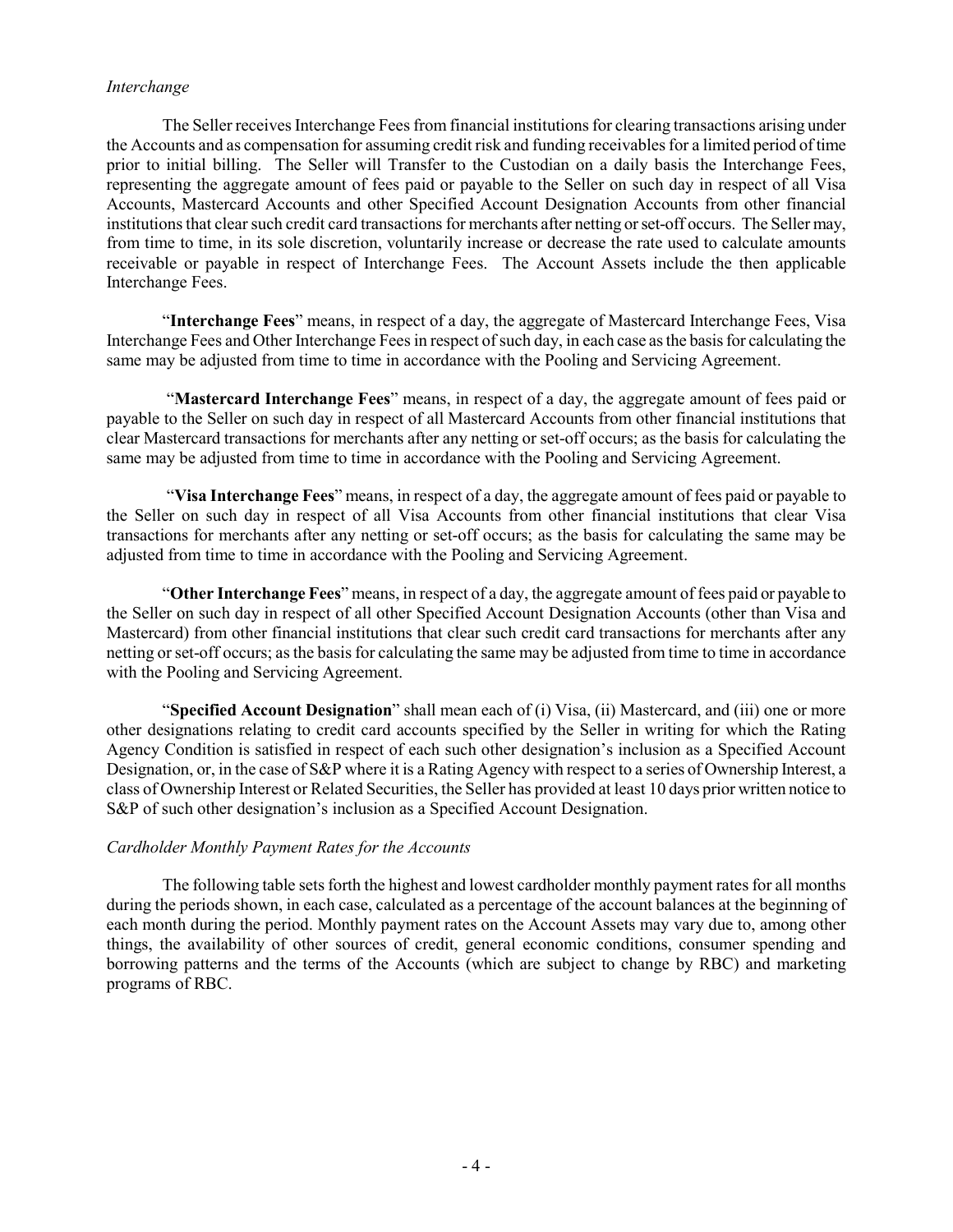#### **Cardholder Monthly Payment Rates for the Accounts**

(% of Pool Balance) $(1)(2)$ 

(unaudited)

|                      | Year Ended<br><b>December 31, 2021</b> | <b>Year Ended</b><br><b>December 31, 2020</b> | <b>Year Ended</b><br><b>December 31, 2019</b> |
|----------------------|----------------------------------------|-----------------------------------------------|-----------------------------------------------|
| Lowest Month         | 49.71%                                 | 44.15%                                        | 43.17%                                        |
| <b>Highest Month</b> | 71.24%                                 | 61.10%                                        | 56.63%                                        |
| Average              | 62.83%                                 | 52.57%                                        | 51.04%                                        |

(1) Pool Balance as at the beginning of each month during the period. Additional Accounts were added to the pool on June 1, 2020 (approximately \$907 million of receivables) and are included in the calculation of the Pool Balance for the beginning of June 2020.

(2) Payment ratios are calculated as a percentage of the previous Determination Period's ending Pool Balance. The related ratios are calculated using the Pool Balance at the beginning of the Determination Period and the June 2020 period includes the account addition that closed on June 1, 2020.

# **The Accounts**

### *General*

The Account Assets relate to Seller Credit Card Accounts established by RBC in each year from 1967 to and including 2015, subject to certain exclusions.

The information in the tables above entitled "Loss Experience for the Accounts", "Delinquencies as a Percentage of the Accounts", "Revenue Experience for the Accounts" and "Cardholder Monthly Payment Rates for the Accounts" relates to the historical Accounts. If the mix of Account Assets changes, the loss, revenue and delinquency experience of the Accounts may be different from that set forth in the tables referred to above.

The Principal Receivables balances of Written-Off Accounts will be subtracted from the aggregate outstanding balance of all Principal Receivables owing under the Accounts on any date for the purpose of calculating the Pool Balance. Collections, however, include any Collections in respect of such Written-Off Accounts ("**Recoveries**").

The Seller has represented and warranted to the Trust that the Accounts met the eligibility requirements set forth in the Pooling and Servicing Agreement as of the Cut-Off Date or Addition Cut-Off Date, as applicable, on which they became Accounts. There can be no assurance, however, that all of the Accounts will continue to meet eligibility requirements. The Seller periodically purges closed and inactive accounts in accordance with the Seller's policies and procedures.

Subject to certain conditions, the Seller may Transfer to the Trust undivided co-ownership interests in receivables arising in Eligible Accounts, other than the Accounts, including Participations. Such receivables and the related credit card account may not be originated or collected in the same manner as the Accounts described below and may differ with respect to loss, delinquency, revenue and payment experience. Such receivables and the related credit card accounts may also have different terms than those described below, including lower periodic finance charges. Consequently, the Transfer to the Trust of the undivided coownership interests in receivables arising in such credit card accounts could have the effect of reducing the average portfolio yield. In addition, actual loss and delinquency, revenue and monthly payment rate experience with respect to such receivables and account assets may be materially different from such experience for the portfolio of Account Assets described herein.

As at December 31, 2021, the aggregate receivables outstanding was approximately \$9.7 billion and there were 8,843,696 Accounts which had an average balance of approximately \$1,096 and an average credit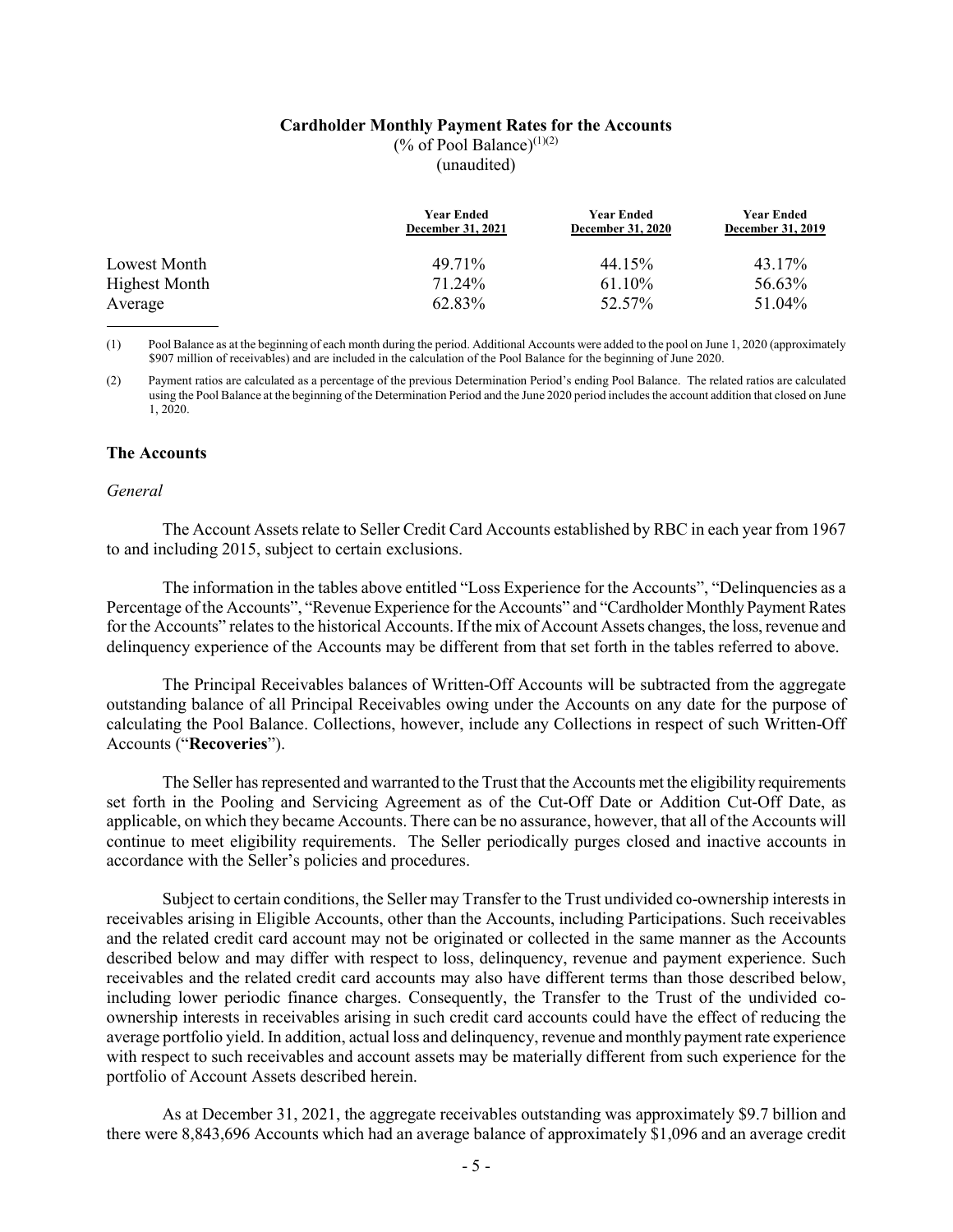limit of approximately \$6,998. The average Account balance as a percentage of the average credit limit with respect to the Accounts was approximately 16%.

The following tables summarize the Accounts by various criteria as at December 31, 2021. References to "Receivables Outstanding" in the following tables mean Account Assets. Due to rounding, numbers presented in the following distribution tables may not add up precisely to the totals provided and percentages may not precisely reflect the absolute figures. These tables are not necessarily indicative of the future composition of the Account Assets.

### **Composition of Accounts by Account Balance**(1)

(as at December 31, 2021)

(unaudited)

| <b>Account Balance</b> | Number of<br>Accounts <sup>(2)</sup> | Percentage of<br><b>Total Accounts</b> | <b>Receivables</b><br>Outstanding | Percentage of<br><b>Total Receivables</b> |
|------------------------|--------------------------------------|----------------------------------------|-----------------------------------|-------------------------------------------|
| Credit or zero Balance | 6,297,495                            | 71.21%                                 | $\mathbb{S}$<br>$-88,427,368$     | $-0.91\%$                                 |
|                        | 800,755                              | $9.05\%$                               | 143,844,234                       | 1.48%                                     |
|                        | 316,719                              | $3.58\%$                               | 231,968,331                       | 2.39%                                     |
|                        | 579,283                              | $6.55\%$                               | 1,065,944,200                     | 11.00%                                    |
|                        | 271,339                              | $3.07\%$                               | 1,063,733,474                     | 10.98%                                    |
|                        | 297,978                              | 3.37%                                  | 2,129,647,277                     | 21.97%                                    |
|                        | 67,927                               | $0.77\%$                               | 756,990,448                       | 7.81%                                     |
|                        | 54,771                               | $0.62\%$                               | 751,946,726                       | 7.76%                                     |
|                        | 72,706                               | $0.82\%$                               | 1,260,746,340                     | 13.01%                                    |
|                        | 39,944                               | $0.45\%$                               | 891,898,321                       | 9.20%                                     |
|                        | 44,779                               | 0.51%                                  | 1,483,993,456                     | 15.31%                                    |
|                        | 8,843,696                            | 100.00%                                | \$9,692,285,438                   | 100.00%                                   |

(1) Due to rounding, numbers presented in the following distribution tables may not add up precisely to the totals provided and percentages may not precisely reflect the absolute figures.

(2) The number of Accounts includes replacement cards issued as a result of loss, theft or fraudulent activities and cards issued as a result of product transfers but excludes cards that have been written-off.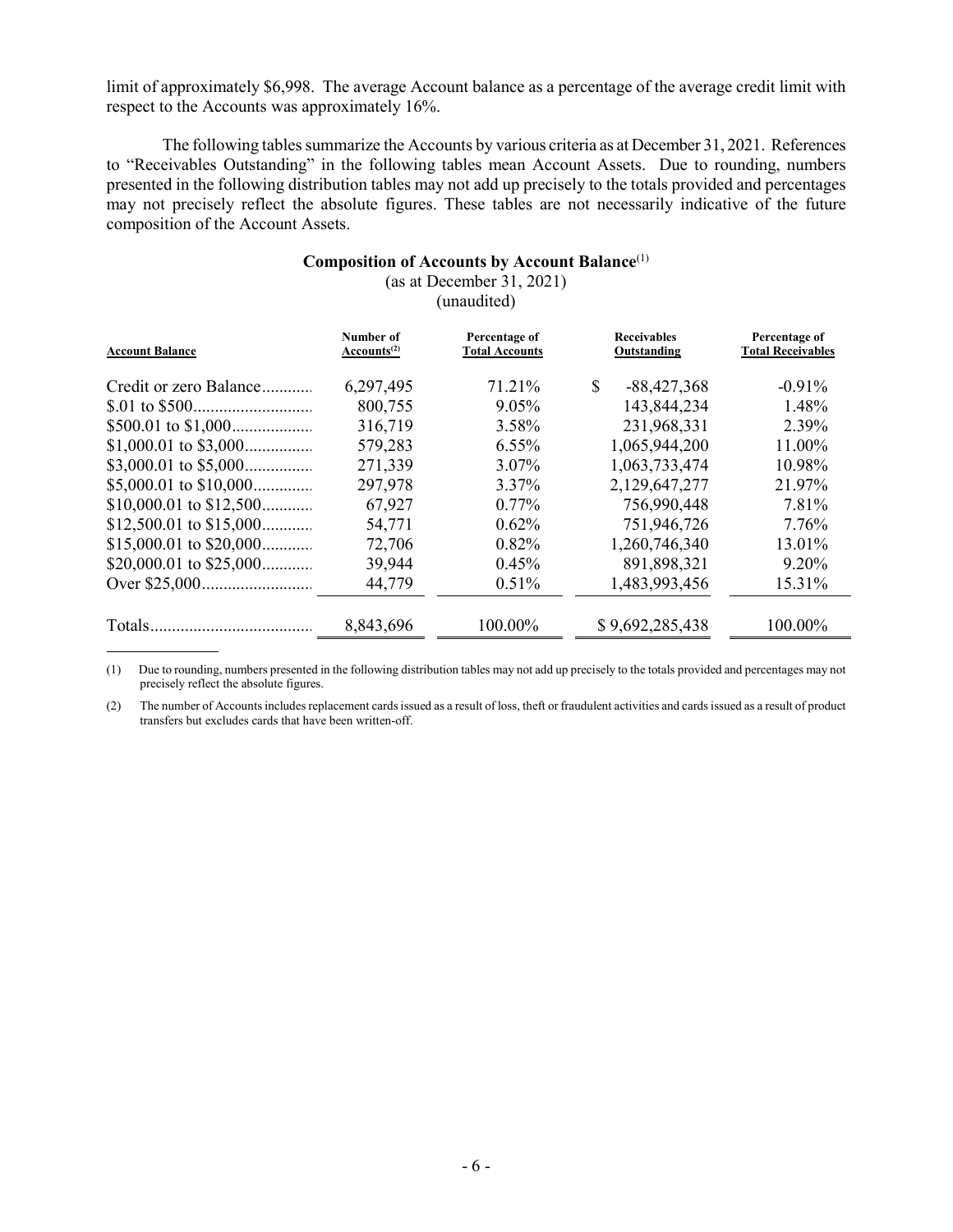# **Composition of Accounts by Credit Limit**(1)

(as at December 31, 2021)

(unaudited)

| <b>Credit Limit</b>         | Number of<br>Accounts <sup>(2)</sup> | Percentage of<br><b>Total Accounts</b> | <b>Receivables</b><br>Outstanding | Percentage of<br><b>Total Receivables</b> |
|-----------------------------|--------------------------------------|----------------------------------------|-----------------------------------|-------------------------------------------|
| Less than or equal to \$500 | 37,509                               | $0.42\%$                               | \$<br>790,528                     | $0.01\%$                                  |
|                             | 237,319                              | 2.68%                                  | 20,045,325                        | $0.21\%$                                  |
|                             | 654,088                              | 7.40%                                  | 142,071,816                       | $1.47\%$                                  |
|                             | 1,004,411                            | 11.36%                                 | 403,908,275                       | 4.17%                                     |
|                             | 1,879,500                            | 21.25%                                 | 1,295,496,239                     | 13.37%                                    |
|                             | 625,092                              | 7.07%                                  | 494,455,965                       | 5.10%                                     |
|                             | 882,088                              | 9.97%                                  | 884,605,509                       | 9.13%                                     |
|                             | 637,122                              | 7.20%                                  | 676, 232, 777                     | 6.98%                                     |
|                             | 794,000                              | 8.98%                                  | 1,000,240,023                     | $10.32\%$                                 |
|                             | 1,054,825                            | 11.93%                                 | 1,546,639,452                     | 15.96%                                    |
|                             | 1,037,742                            | 11.73%                                 | 3,227,799,530                     | 33.30%                                    |
|                             | 8,843,696                            | 100.00%                                | \$9,692,285,438                   | 100.00%                                   |

(1) Due to rounding, numbers presented in the following distribution tables may not add up precisely to the totals provided and percentages may not precisely reflect the absolute figures.

(2) The number of Accounts includes replacement cards issued as a result of loss, theft or fraudulent activities and cards issued as a result of product transfers but excludes cards that have been written-off.

# **Composition of Accounts by Age**(1) (as at December 31, 2021)

(unaudited)

| Number of<br>Accounts <sup>(3)</sup> | Percentage of<br><b>Total Accounts</b> | <b>Receivables</b><br>Outstanding | Percentage of<br><b>Total Receivables</b> |
|--------------------------------------|----------------------------------------|-----------------------------------|-------------------------------------------|
| $\theta$                             | $0.00\%$                               | \$<br>$\theta$                    | $0.00\%$                                  |
| $\theta$                             | $0.00\%$                               | 0                                 | $0.00\%$                                  |
| 12                                   | $0.00\%$                               | 21,956                            | $0.00\%$                                  |
| 43                                   | $0.00\%$                               | 130,267                           | $0.00\%$                                  |
| 99,892                               | 1.13%                                  | 189,813,229                       | 1.96%                                     |
| 255,380                              | 2.89%                                  | 499,391,262                       | 5.15%                                     |
| 436,753                              | 4.94%                                  | 668,756,856                       | $6.90\%$                                  |
| 393,846                              | 4.45%                                  | 623, 623, 791                     | 6.43%                                     |
| 1,842,980                            | 20.84%                                 | 2,409,012,357                     | 24.85%                                    |
| 1,418,816                            | 16.04%                                 | 1,903,583,125                     | 19.64%                                    |
| 1,499,204                            | 16.95%                                 | 1,402,335,168                     | 14.47%                                    |
| 1,088,873                            | 12.31%                                 | 837,800,923                       | 8.64%                                     |
| 764,500                              | $8.64\%$                               | 562,943,079                       | 5.81%                                     |
| 1,043,397                            | 11.80%                                 | 594,873,426                       | 6.14%                                     |
|                                      |                                        |                                   | 100.00%                                   |
|                                      | 8,843,696                              | 100.00%                           | \$9,692,285,438                           |

(1) Due to rounding, numbers presented in the following distribution tables may not add up precisely to the totals provided and percentages may not precisely reflect the absolute figures.

(2) Age of Portfolio is based on the opening date for the Accounts.

(3) The number of Accounts includesreplacement cards issued as a result of loss, theft or fraudulent activities and cards issued as a result of product transfers but excludes cards that have been written-off.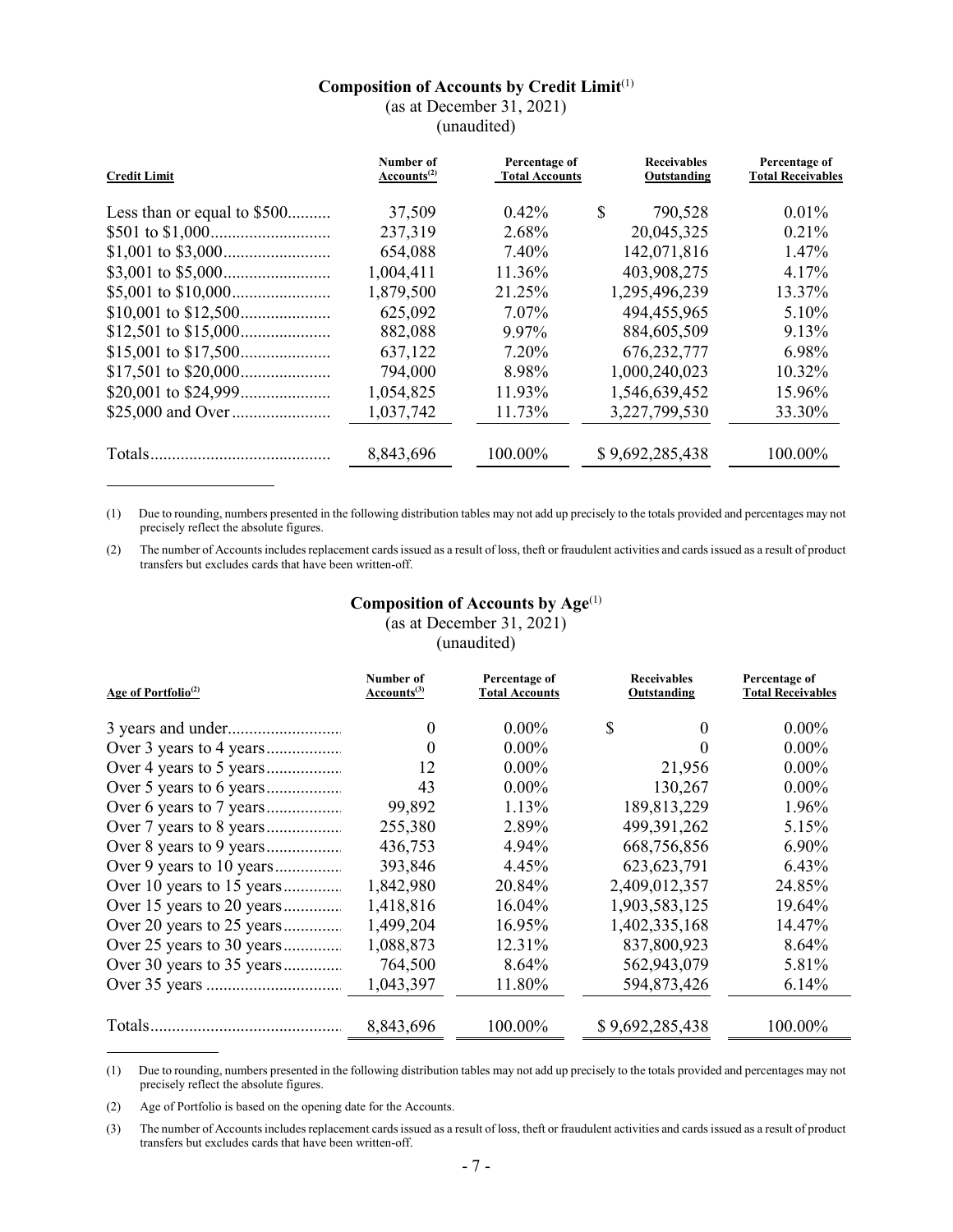# **Composition of Accounts by Geographic Distribution**(1)

(as at December 31, 2021)

(unaudited)

| <b>Jurisdiction</b>       | Number of<br>Accounts <sup>(2)</sup> | Percentage of<br><b>Total Accounts</b> | <b>Receivables</b><br>Outstanding | Percentage of<br><b>Total Receivables</b> |
|---------------------------|--------------------------------------|----------------------------------------|-----------------------------------|-------------------------------------------|
|                           | 1,823,075                            | 20.61%                                 | \$1,844,640,234                   | 19.03%                                    |
|                           | 1,178,336                            | 13.32%                                 | 1,587,227,228                     | 16.38%                                    |
|                           | 270,519                              | $3.06\%$                               | 395,214,355                       | 4.08%                                     |
|                           | 320,280                              | $3.62\%$                               | 400,180,735                       | 4.13%                                     |
|                           | 3,360,257                            | 38.00%                                 | 3,575,505,522                     | 36.89%                                    |
|                           | 1,251,035                            | 14.15%                                 | 1,109,486,190                     | 11.45%                                    |
|                           | 10,127                               | $0.11\%$                               | 16,496,307                        | 0.17%                                     |
|                           | 84,168                               | $0.95\%$                               | 132,269,970                       | 1.36%                                     |
| Prince Edward Island      | 27,285                               | $0.31\%$                               | 35,946,433                        | $0.37\%$                                  |
| Newfoundland and Labrador | 276,611                              | 3.13%                                  | 358, 335, 061                     | 3.70%                                     |
|                           | 11,926                               | $0.13\%$                               | 17,031,887                        | 0.18%                                     |
|                           | 147,977                              | $1.67\%$                               | 189,761,444                       | 1.96%                                     |
|                           | 82,100                               | 0.93%                                  | 30,190,073                        | 0.31%                                     |
|                           | 8,843,696                            | 100.00%                                | \$9,692,285,438                   | 100.00%                                   |

(1) Due to rounding, numbers presented in the following distribution tables may not add up precisely to the totals provided and percentages may not precisely reflect the absolute figures.

(2) The number of Accounts includes replacement cards issued as a result of loss, theft or fraudulent activities and cards issued as a result of product transfers but excludes cards that have been written-off.

(3) Includes Nunavut.

(4) This category is in respect of those Accounts for which the Obligor's statement address at the time of determination of eligibility was in one of the provinces or territories of Canada and such Obligor currently resides outside Canada.

### *Billing and Payments*

The Accounts have various billing and payment structures, including varying periodic finance charges and fees. The following is information on the current billing and payment characteristics of the Accounts.

With limited exceptions (for example, where there is no outstanding balance on a cardholder's credit card account), monthly billing statements are sent by the Seller to cardholders at the end of the billing period. Each month, the cardholder is required to make at least the minimum payment indicated on the monthly billing statement. The minimum payment amount is typically calculated by one of two methods: (1) where the cardholder (or if held jointly, all cardholders) on the credit card account reside(s) outside the province of Quebec or is a small business credit card account, by adding the amount of any outstanding periodic finance charges plus fees outstanding (excluding any installment plan interest or monthly fees) plus \$10, plus any monthly installment plan payments due that statement; or (2) for accounts held individually or jointly by any person resident in the province of Quebec, by adding any monthly installment plan payments due that statement, plus a percentage of the account's other total outstanding balance (which percentage will be gradually increasing from 2.5% to 5% between August 1, 2019 and August 1, 2025 for Accounts opened prior to August 1, 2019, and which is 5% for Accounts opened on or after August 1, 2019). In all cases, a balance of \$10 or less on a monthly billing statement must be paid in full. The full amount of any unpaid minimum payment required in respect of preceding monthly billing statements, will also be added to the minimum payment for a billing period.

A periodic finance charge is assessed on Accounts at the annual interest rates specified at the time each Account is opened and from time to time thereafter in the monthly billing statements relating to such Account.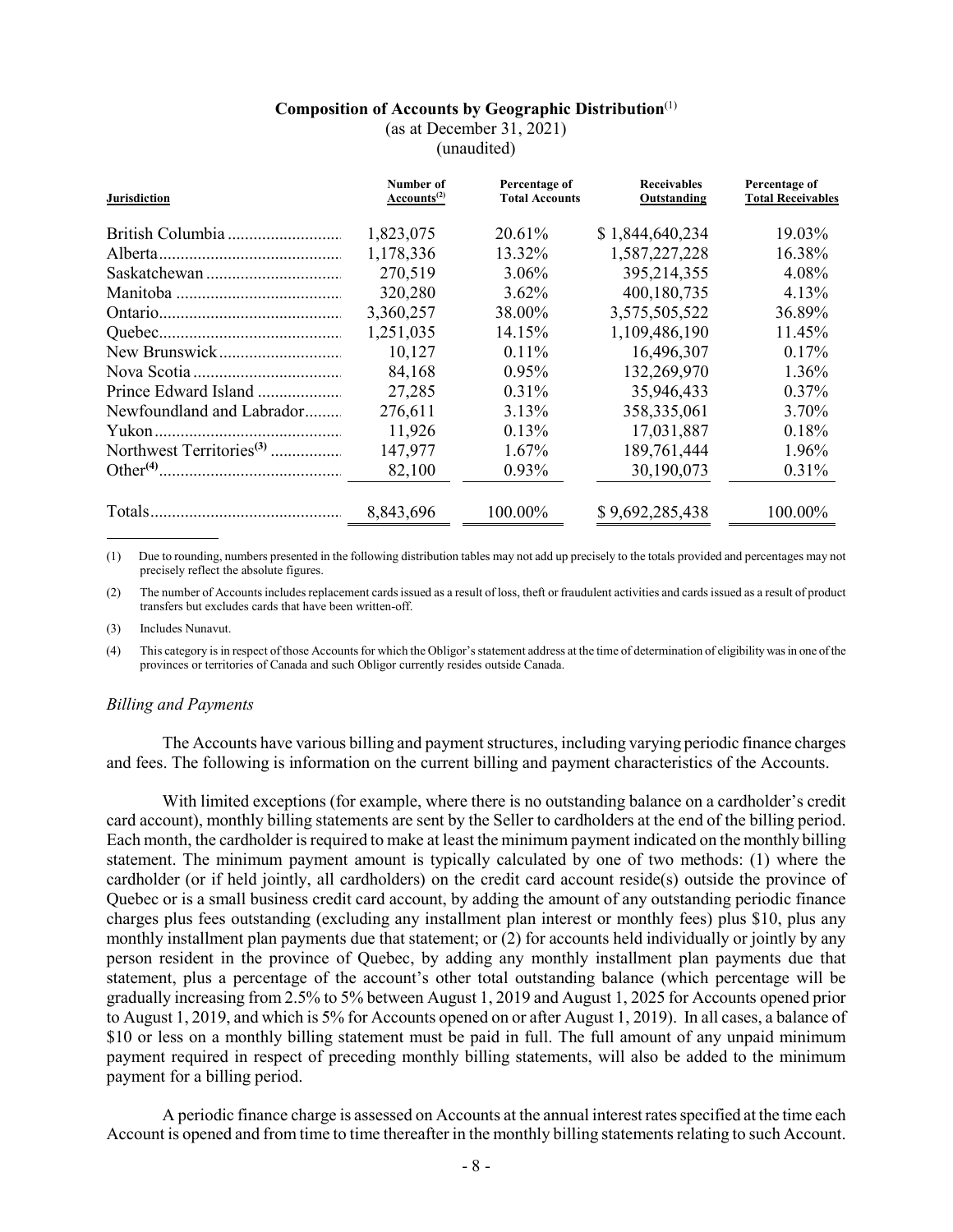Periodic finance charges and fees are charged on balances for purchases, cash advances and fees starting from the transaction date until the date the payment is received (subject to any applicable interest-free grace period on new purchases and fees). No interest is assessed on new purchases (except those converted to installment plans) and fees as long as the new balance which is owed for the month is paid in full by the payment due date, and for small business credit cards only, the new balance for the previous month was also paid in full by that month's statement's payment due date. For purchases converted to installment plans, interest (if applicable) will be assessed at the rate and in the manner the cardholder agreed to when they signed up for the installment plan (no interest is charged if a new installment plan is paid off in full before its first payment due date). The periodic finance charges for any month are calculated on a daily basis by multiplying each daily periodic finance charge bearing closing balance by the equivalent daily rate for the applicable annual rate. The average periodic finance charge on the Accounts relating to cash advances and purchases of goods and services was 19% per annum for the month of December, 2021 (excluding introductory interest rates). The Seller may change the periodic finance charge on the various types of Accounts at any time with at least 30 days' written notice to the cardholders. The Seller may assess an annual or membership fee that varies depending on the type of Account.

Payments by cardholders to the Servicer on the Accounts are processed and applied first to the minimum payment, then to any remaining balance. If the different amounts that make up the remaining balance are subject to different interest rates, the payments are generally allocated on a pro rata basis.

There can be no assurance that fees and other charges will remain at current levels.

# *FICO*® *Scores*

The following table sets forth the composition of the Accounts as at December 31, 2021 by FICO® score ranges. To the extent available, FICO® scores calculated by TransUnion or Equifax are obtained at origination and by TransUnion, quarterly thereafter. A FICO® score is a measurement that uses information collected by the major Canadian credit bureaus to assess consumer credit risk. FICO® scores rank-order consumers according to the likelihood that their credit obligations will not be paid in accordance with the terms of their accounts. Although TransUnion and Equifax disclose only limited information about the variables they use to assess credit risk, those variables likely include, but are not limited to, debt level, credit experience, payment patterns (including delinquency history), and level of utilization of available credit. An individual's FICO® score may change over time, depending on the conduct of the individual, including the individual's usage of his or her available credit, payment patterns and changes in credit score technology used by TransUnion and Equifax.

FICO® scores are based on independent, third-party information, the accuracy of which the Trust cannot verify. The Seller does not use standardized credit scores, such as a FICO® score, alone for the purpose of credit adjudication.

The information presented in the table below should not be used alone as a method of forecasting whether cardholders will make payments in accordance with the terms of their Credit Card Agreements. Since the future composition of the Accounts may change over time, the following table is not necessarily indicative of the composition of the Accounts at any specific time in the future.